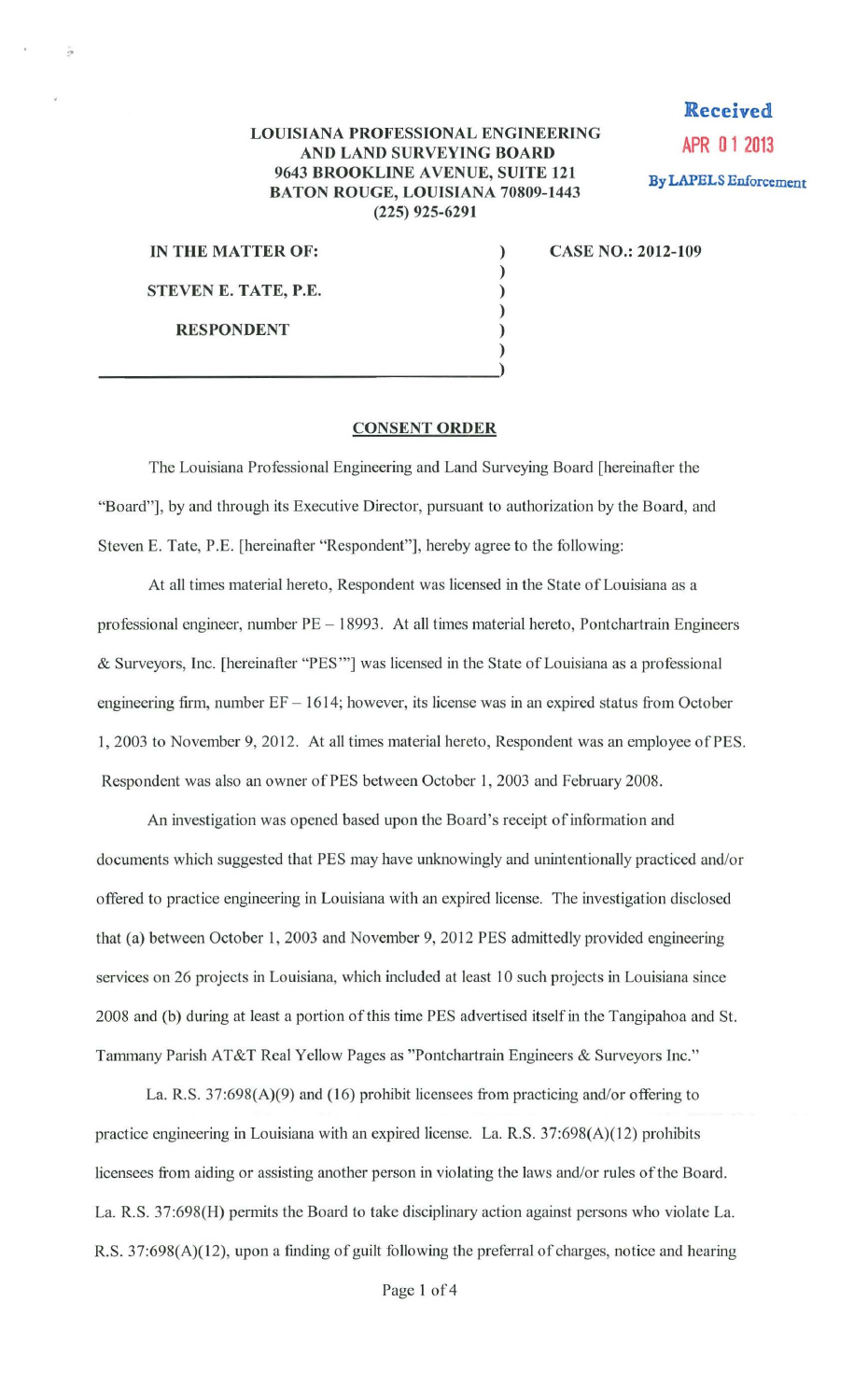and a majority vote of its entire membership authorized to participate in the proceeding. La. R.S.  $37:698(A)(9)$ ,  $(12)$  and  $(16)$  and  $37:698(H)$  were in effect at all times material hereto.

It is undisputed that (a) PES' license to practice and/or offer to practice engineering in Louisiana was unknowingly and unintentionally in an expired status between October I, 2003 and November 9, 2012, (b) during this time period PES practiced and/or offered to practice engineering in Louisiana and (c) Respondent unknowingly and unintentionally aided or assisted PES in violating the laws and/or rules of the Board.

By letter dated February 27, 2013, the Board gave notice to Respondent that it was considering the preferral of charges against Respondent on the grounds that he may have violated La. R.S. 37:698(A)(12), relative to the aiding or assisting of another person in violating the laws and/or rules of the Board.

Wishing to dispense with the need for further disciplinary action and to conclude the instant proceeding without further delay and expense, for the purpose of this proceeding only, Respondent and the Board do hereby enter into this Consent Order, in which Respondent of his own free will consents to the issuance of a Consent Order by the Board, wherein Respondent agrees to (a) pay a fine of two hundred fifty (\$250.00) dollars, (b) pay administrative costs of three hundred eight and 92/100 (\$308.92) dollars, (c) successfully complete the Board's online Louisiana Laws and Rules Quiz, (d) successfully complete the Board's online Louisiana Professionalism and Ethics Quiz and (e) the publishing of this Consent Order on the Board's website and a summary of this matter in the Board's official journal, the Louisiana Engineer and Surveyor Journal, and the reporting of this matter to the National Council of Examiners for Engineering and Surveying (NCEES), identifying Respondent by name.

Respondent admits to unknowing and unintentional violations of the referenced laws and/or rules regarding the aiding or assisting of another person in violating the laws and/or rules of the Board. Respondent acknowledges awareness of said laws and/or rules and states that he will comply with all applicable laws and rules henceforth. Respondent has been advised of his right to be represented by counsel before the Board and/or to appear at any hearing personally or by counsel and present witnesses and evidence in his own behalf, and he hereby waives this right and his right to appeal; and he states affirmatively that he has been afforded all administrative remedies due him under the law. Respondent further acknowledges awareness of the fact that the Page 2 of 4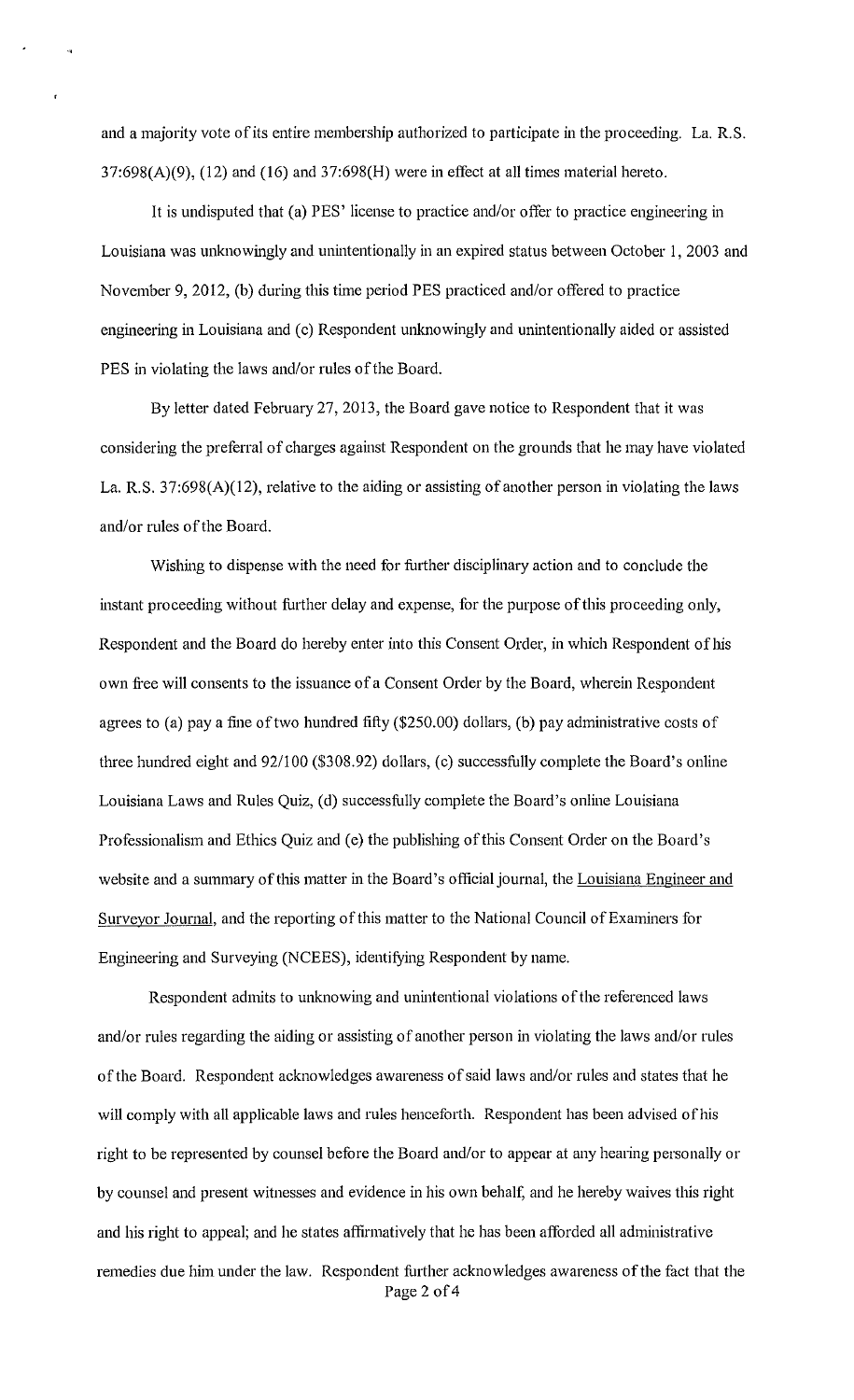signed original of this Consent Order will remain in the custody of the Board as a public record and will be made available for public inspection and copying upon request.

Therefore, in consideration of the foregoing and by signing this Consent Order, Respondent does hereby waive his right to a hearing before the Board, to the presenting of evidence and witnesses in his behalf, to Findings of Fact and Conclusions of Law in this case, and to judicial review of this Consent Order.

Respondent hereby represents (a) that he fully understands the meaning and intent of this Consent Order, including but not limited to its final and binding effect, (b) that he has voluntarily entered into this Consent Order and that no other promise or agreement of any kind has been made to or with him by any person whatsoever to cause the execution of this instrument and (c) that the sanctions set forth in this Consent Order do not prevent the Board from taking further disciplinary or enforcement action against Respondent on matters not specifically addressed in this Consent Order.

WHEREFORE, the Louisiana Professional Engineering and Land Surveying Board and Respondent agree that:

I. Respondent shall pay a fine of two hundred fifty (\$250.00) dollars, which shall be tendered to the Board by certified check payable to the Board, due upon the signing of this Consent Order; and

2. Respondent shall pay administrative costs of three hundred eight and 92/100 (\$308.92) dollars, which shall be tendered to the Board by certified check payable to the Board, due upon the signing of this Consent Order; and

3. Respondent shall successfully complete the Board's online Louisiana Laws and Rules Quiz with a score of 90% or higher and return it to the Board within sixty ( 60) days of the effective date of this Consent Order; and

4. Respondent shall successfully complete the Board's online Louisiana Professionalism and Ethics Quiz with a score of 90% or higher and return it to the Board within sixty (60) days of the effective date of this Consent Order; and

5. This Consent Order shall be published on the Board's website and a summary of this matter shall be printed in the official journal of the Board, the Louisiana Engineer and